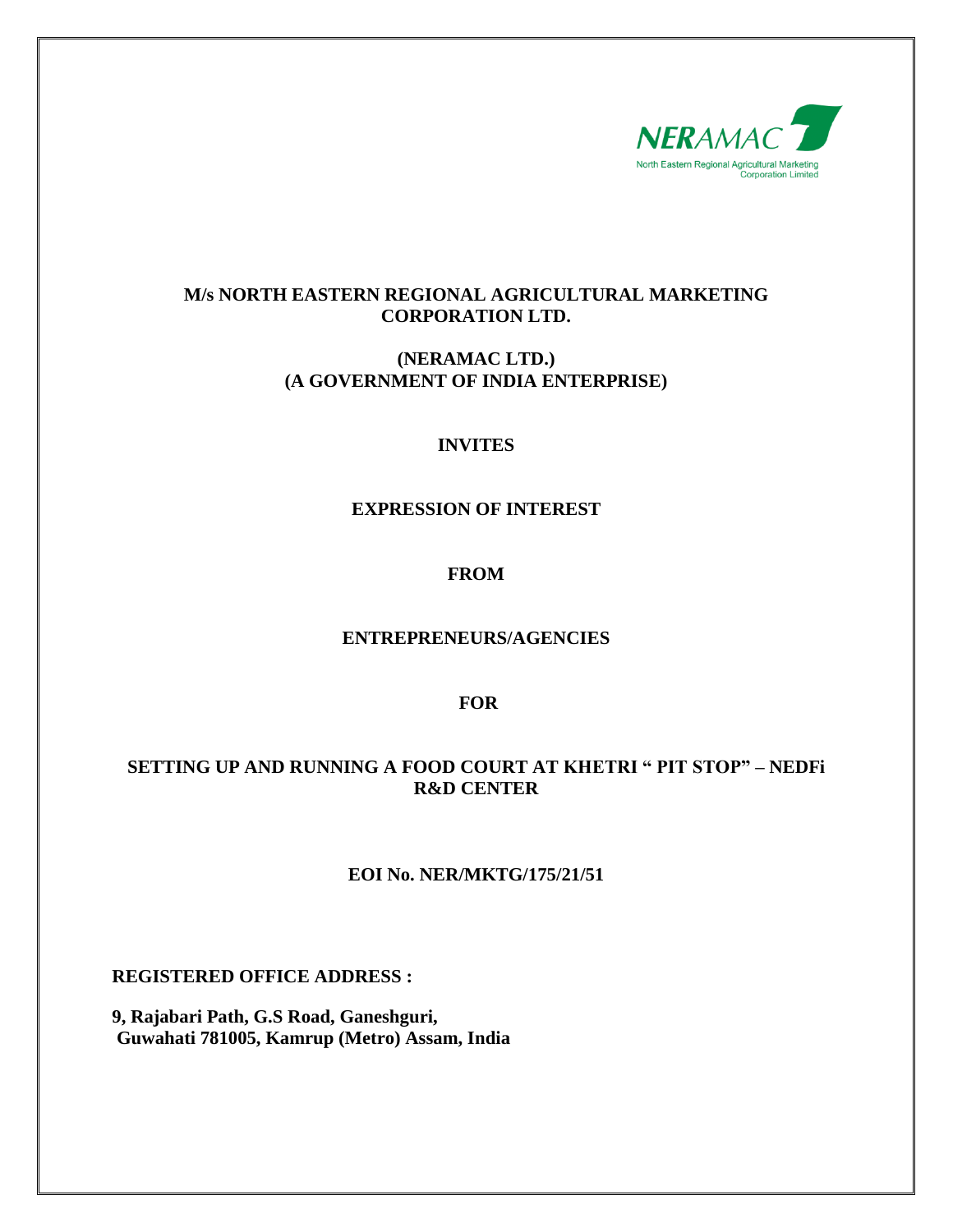# **EXPRESSION OF INTEREST**

North Eastern Regional Agricultural Marketing Corporation Ltd. (NERAMAC LTD.) invites "Expression of Interest" (EOI) from individuals/ entrepreneurs/ agencies/ for setting up and running a Food Court at Khetri "Pit Stop" – NEDFI R&D Center , Assam on Lease mode to sale and serve the beverages , snacks & meals highlighting the exotic dishes of North Eastern Region among others. The Food Court /Stall shall be set up and operated under Khetri *"Pit Stop* in a contemporary-traditional style environment in accordance with the terms & conditions set up in this document.

NEDFI-NERAMAC Ltd shall be the **"Lessor"** and the successful applicant executing the lease agreement shall be known as the **"Lessor"**.

Interested party fulfilling the eligibility criteria may download the EOI Document/Form from NERAMAC LTD"s website: [www.neramac.com.](http://www.neramac.com/)

The interested agencies may submit their EOI addressed as below with superscription "*EOI for setting up and running a food court at Khetri " Pit Stop" - NEDFi R&D Center."* along with Earnest Money of Rs. 20000/-. (50% in case of SC/ST )

**To, The Managing Director, NERAMAC LTD. Ltd. 9, Rajbari Path, G.S Road, Guwahati – 781005,Assam,** 

**Earnest Money of Rs. 20000/-** (50% in case of SC/ST )**should be submitted online through NEFT in favour of NERAMAC LTD. Account No: 10566982782, IFSC Code: SBIN0000221, Bank Name: State Bank of India, Branch Name: New Guwahati Branch, Bamunimaidam or DD in favour of NERAMAC LTD. Ltd. It is made clear that without the prescribed fee, EOI will not be considered. Receipt must be enclosed if payment is made online.**

Last date of submission of tender in a sealed envelope is  $17<sup>th</sup>$  January 2022 at NERAMAC Office, 9 Rajbari Path, Ganeshguri. Guwahati -781005. *[Phone:](https://www.google.com/search?sxsrf=AOaemvIrYs_jy3Aml7nLKX56xRtZ81mb2A:1641815496735&q=neramac+phone&ludocid=9109862079005351258&sa=X&ved=2ahUKEwjUneCrj6f1AhVTSWwGHfIRDj4Q6BN6BAhCEAI) [0361 234 1427](https://www.google.com/search?q=neramac&oq=NERAMAC&aqs=chrome.0.35i39i355j46i39i175i199j0i512l8.1883j0j15&sourceid=chrome&ie=UTF-8)*

Contact person:-

Arjun Bhorali Dilip Saha AGM, Marketing AM, Marketing

Ph. No.+91-9435194788 Ph. No: +91-9706098136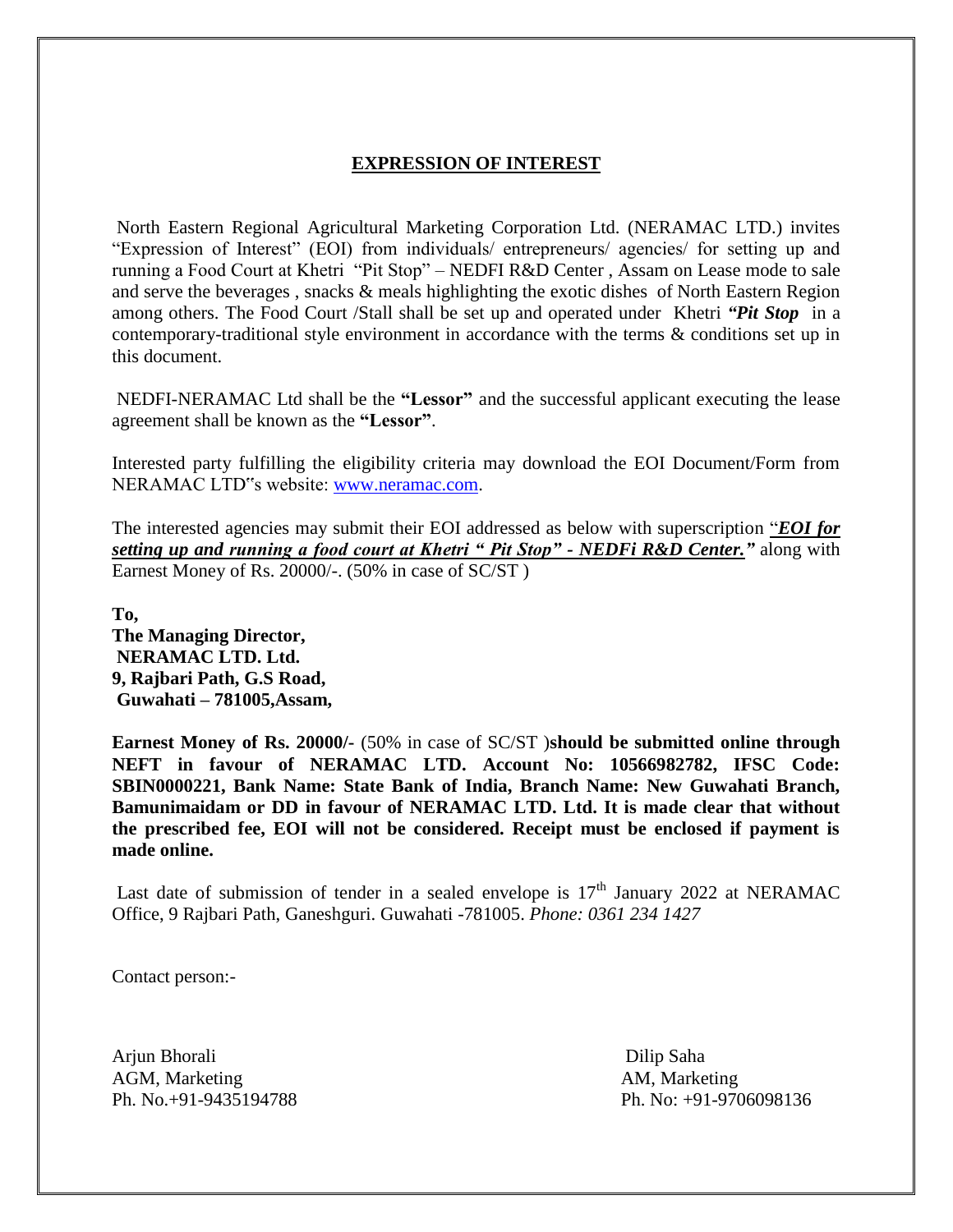#### **A. INTRODUCTION**

*North Eastern Regional Agricultural Marketing Corporation Ltd*. (NERAMAC LTD) is a Government of India Enterprise under the administrative control of the Ministry of Development of North Eastern Region (DoNER), Government of India, New Delhi. It is working for the development and marketing of Agri-Horticulture products within and outside the North Eastern Region of India.

*North Eastern Development Finance Corporation Limited* (NEDFi) is notified as a Public Financial Institution under Section 4A of the Companies Act 1956 and was registered as an NBFC in 2002 with RBI. NEDFi provides financial assistance to micro, small, medium and large enterprises for setting up industrial, infrastructure and agriallied projects in the North Eastern Region of India and also Microfinance through MFI/NGOs. Besides financing, the Corporation offers Consultancy & Advisory services to the state Governments, private sectors and other agencies.

*PIT STOP* – It is a place where Travelers/Tourists can have access to the follow amenities in a standardized format.

- Clean Washroom.
- Shopping Corner.
- Ethnic Food Court.
- Ladies Change cum feeding Room
- Kids Play Area
- Free  $&$  Safe Parking

The plan is to develop *"Pit Stops"* across high traffic locations on major highways and near places of tourist attractions across the North East Region.

The location of the first "Pit Stop" is the NEDFI R&D Center at Khetri.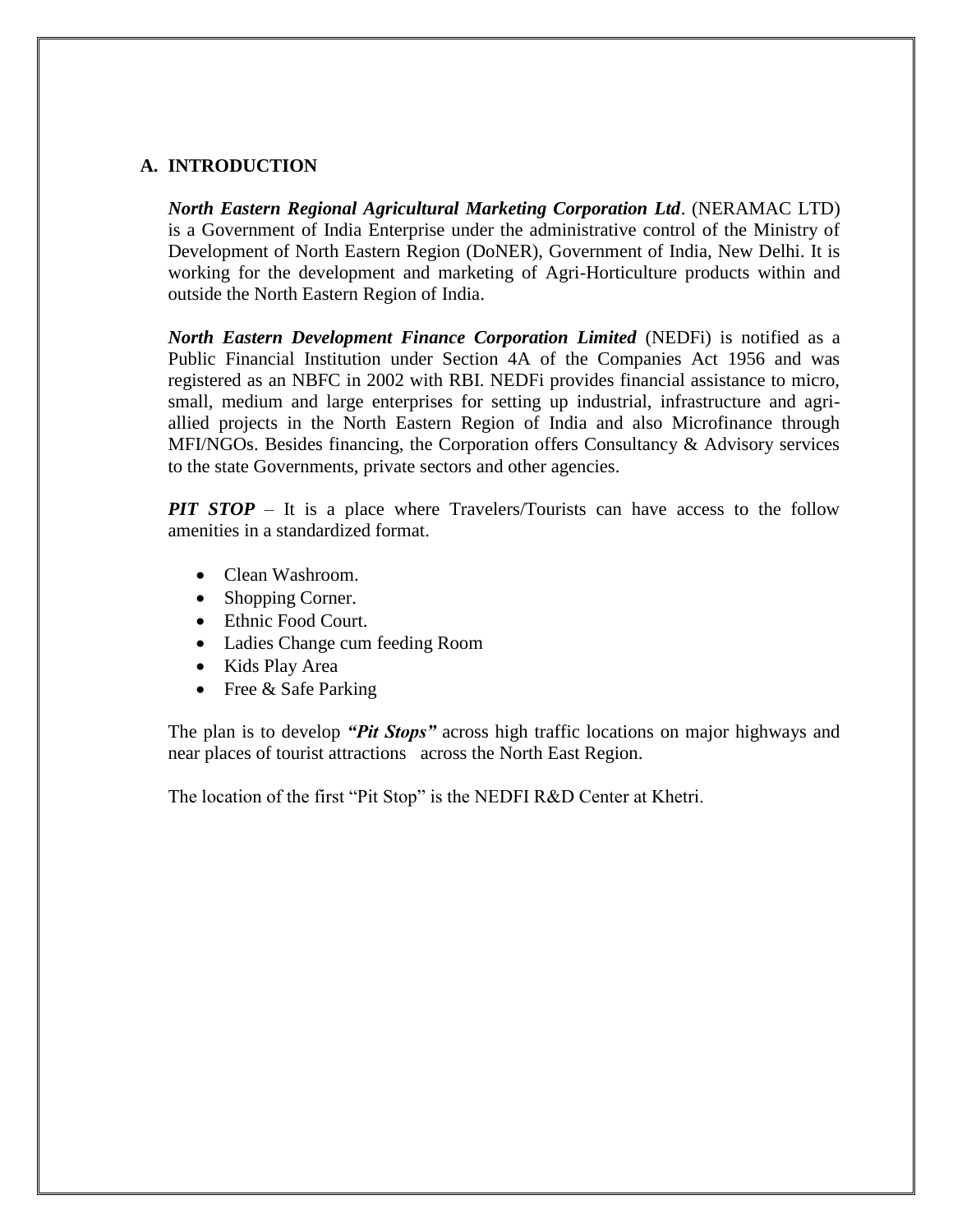## B. **INSTRUCTIONS TO BIDDERS**

- a. Interested parties are required to read carefully the contents of this document and are expected to examine all instructions, forms, terms and conditions in the EOI documents. Failure to furnish all the information required as per the EOI document or submission of EOI not substantially responsive to the EOI documents in every respect will be at the Bidders" risk and may result in rejection of the EOI.
- b. It shall be deemed that by offering EOI , the intended party has:
	- i. Made a complete and careful examination of the bid and the bidding documents ;
	- ii. Received all relevant information from NERAMAC LTD. and satisfied itself about all matters, things and information hereinabove necessary and required for bidding;
	- iii. Acknowledged and agreed that ignorance of any of the matters hereinabove shall not be a basis for any claim for compensation, damages, claim for performance of its obligations, loss of profits, etc. from NERAMAC LTD. ;
- c. Interested party should submit the EOI strictly as per EOI form provided in the document for technical bid. Bid of only that party shall be considered for evaluation who accepts the terms and conditions of the tender. Conditional tender shall be treated as null and void.
- d. Eligible selected party/parties shall have to sign an Agreement with NERAMAC LTD. after completion of selection process.
- e. Any corrigendum including extension of date or change of date for submission of the tender shall be published only on the website and that shall be deemed to have been seen by the bidders.
- f. All the papers of EOI document with terms and conditions should be duly signed by the Bidders on each page as a token of acceptance of all the terms and conditions.
- g. At any time prior to the proposal due date, NERAMAC LTD. Ltd. may, for any reason, whether at its own initiative or in response to clarifications requested by a Bidder, modify the EOI document. Any modification thus issued will be informed to all the prospective bidders by notifying on NERAMAC LTD."s website www.neramac.com. Such modification will be binding upon all bidders participating in EOI process.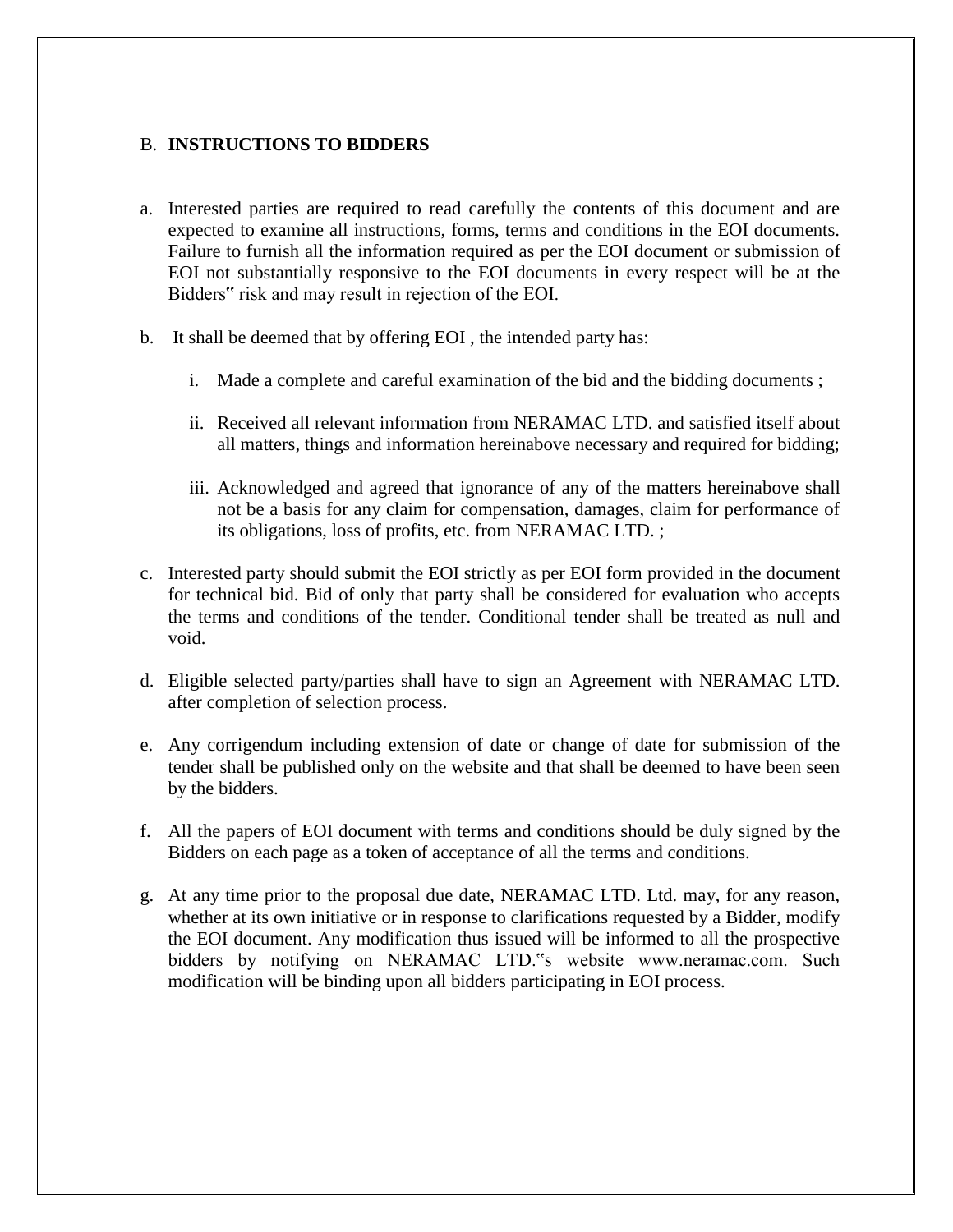#### **C. GENERAL TERMS AND CONDITIONS:-**

- a) The interested bidders shall submit the following details along with the application form:
- b) A brief profile of the agency. Technical competence of the nodal person of that agency shall be attached along with the application.
- c) Previous experience in running a successful food / hospitality business, preferably in the Food and Beverages sector and Ethnic food experience would be a plus point in selection.
- d) A detailed business plan for operating the Food Court.
- e) The applying bidder shall clearly specify the design of the food court, materials used and completion deadline.
- f) Along with their financial credential the applying bidder shall clearly state the fixed rental offer per month.
- g) Selected Bidder(Lessee) shall deposit **Rs. 50,000/- (Fifty Thousand Only)**, as security deposit for the Food Court within Five (5) days from the date of issue of Letter of Acceptance (LOA) in the form of DD in favour of NERAMAC LTD. Ltd., drawn on a scheduled commercial Bank. Security amount can also be deposited online through NEFT/ IMPS. Said amount shall be refunded after deducting receivables, if any, at the time of surrender of the space/ Food Court. The initial Earnest Money of Rs 20,000 will be adjusted against this security deposit.
- h) In case the selected bidder does not come forward to he/she forfeits the right to the amount and NERAMAC reserves the right to move on and select a second party. The process of selecting the next bidder will be limited to first 3 selected bidders.
- i) Selected Bidder (Lessee) is entitled to a 15% margin for selling NERAMAC branded products.
- j) Selected Bidder (Lessee) shall sign an Agreement with NERAMAC after completion of selection process and issue of Letter of Acceptance (LOA).
- k) Selected Bidder (Lessee) has to obtain all necessary statutory license required for running the Food Court from local/other authorities.
- l) To provide as reasonably necessary all labour and professional, supervisory and managerial personnel as are required to operate and maintain the Food Court .
- m) No Sub-license/ Mortgage/ lien shall be created by the lessee against the Food Court .
- n) Lessee shall store and sell entire range of NERAMAC products at all time.
- o) Security of stocks is the responsibility of the Lessee.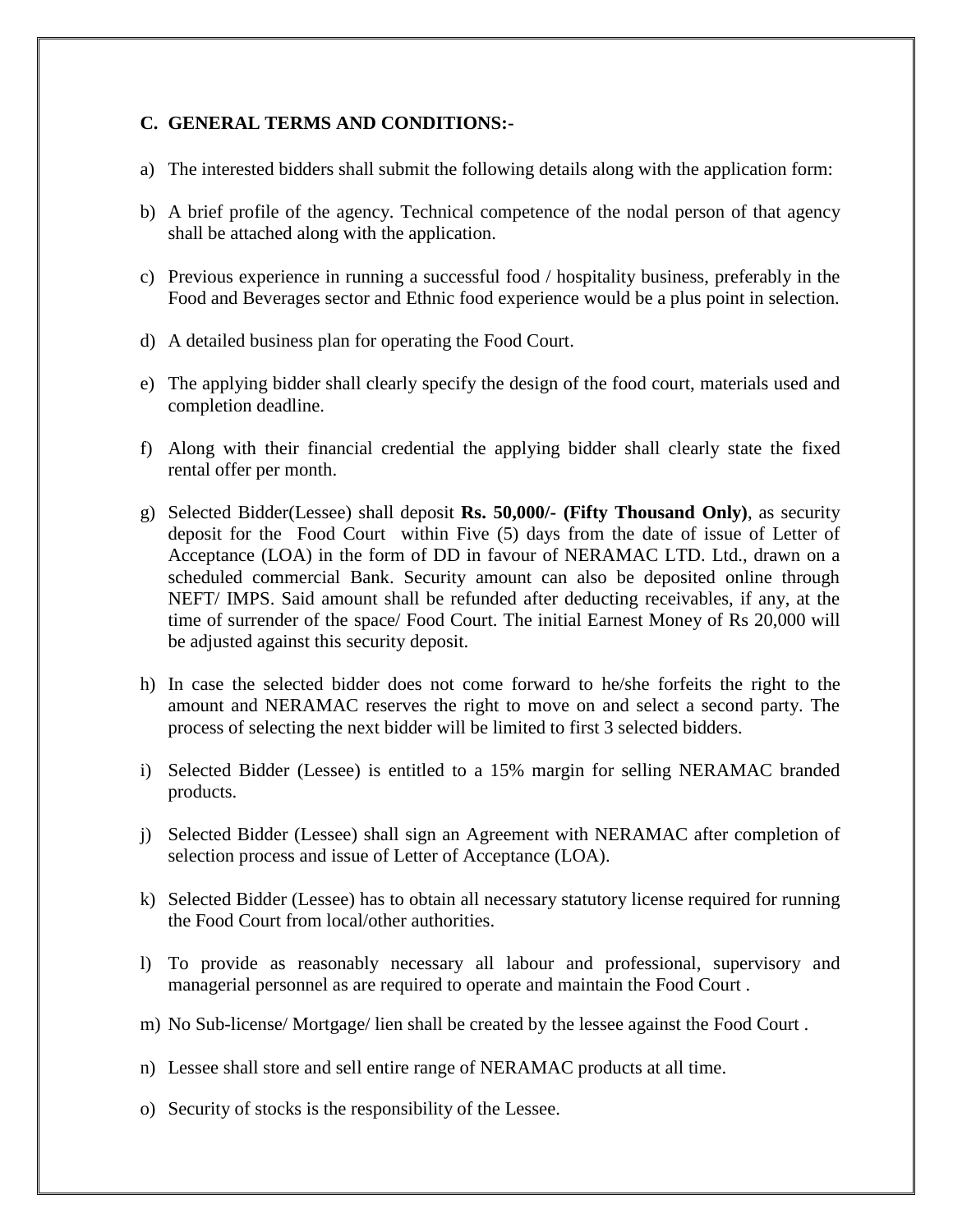#### **D. EXECUTION OF LICENSE AGREEMENT**

The selected agency, shall be favoured with a Letter of Acceptance of EOI who shall thereafter sign an agreement with NERAMAC within 5 (Five) days. The Security Deposit will be forfeited in case the selected agency/ bidder violates any clauses applicable to this EOI/ agreement and shows unwillingness to operate the Food Court .

#### E. **TERMINATION OF AGREEMENT**

- a) The lessee shall have the option to exit from the Agreement only after a lock-in period of One (01) year from the date of start of execution of the agreement, only after complying the exit formalities to be decided by NERAMAC LTD.
- b) NERAMAC LTD. reserves the right to terminate the Agreement upon 60 days written notice to the successful agency in the event:
	- i. Violation of any laws/ clauses of the EOI/ Agreement and the lessee does not cure such violation within 60 days;
	- ii. Of a material breach by the Lessee in the performance of the Services;
	- iii. Non-payment of Rent/ commission within the time specified, i.e.  $1<sup>st</sup>$  of every month;
	- iv. Becomes insolvent during pendency of the Agreement.
	- v. Persistent in non-compliance of the written instructions of NERAMAC LTD. officials.
	- vi. If any representation made or warranties given by the Lessee under this EOI/ Agreement is found to be false or misleading.
	- vii. On any other operational ground like hygiene, non-compliance with applicable laws or any other Administrative Exigencies.

Security deposit in all the above cases shall be refunded after deduction if any.

- c) The termination of the Agreement shall not release the Lessee from its obligation to pay any sums owed to NERAMAC LTD. nor from the obligation to perform or discharge any liability that had been incurred prior thereto.
- d) Upon termination of agreement, Lessee shall remove its belongings within 15 days of issue of termination letter, failing which these belongings shall become property of NERAMAC LTD.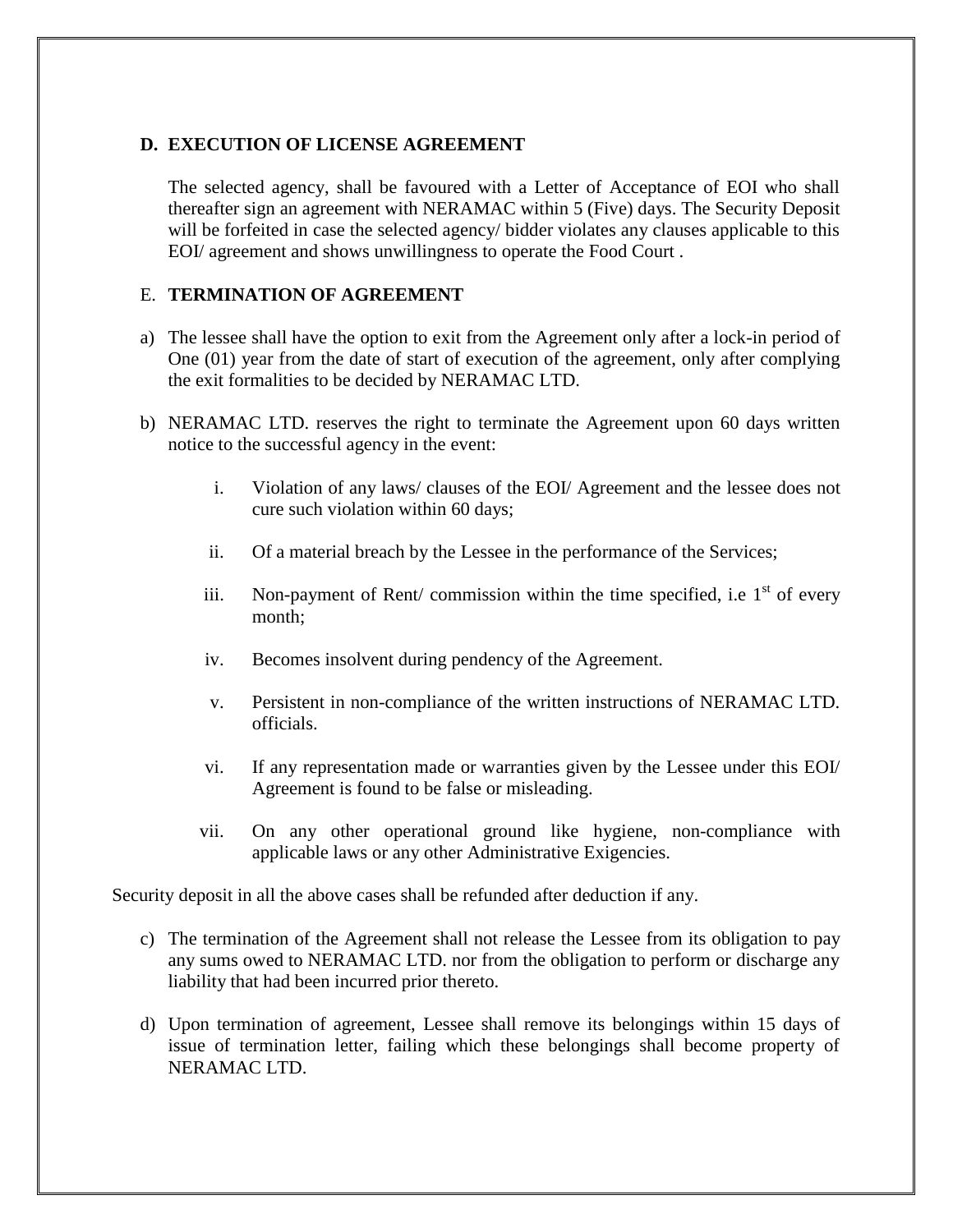## **F. APPLICABLE LAW, JUSRISDICTION AND DISPUTE RESOLUTION**

- 1. The agreement shall be constituted and the legal relation between the parties hereto shall be determined and governed according to the laws of Republic of India and only courts at Guwahati shall have the jurisdiction in all matters arising out of and/ or concerning the EOI or the agreement. The aforementioned exclusive and irrevocable jurisdictions of aforesaid courts are irrespective of place of occurrence of any cause of action pertaining to any dispute between the parties.
- 2. Nothing contained in this clause shall prevent NERAMAC LTD. from seeking interim injunctive relief against the other in the courts having jurisdiction over the parties.

#### **UNDERTAKING**:

I/we have gone through the EOI Documents and accepted all the terms and condition of the EOI and bound by the conditions given in the document as well as in the general terms and conditions. We agree that any EOI may be rejected if the competent authority feels that the response to EOI is not qualified enough for the selected bidder to execute the work.

**Seen, Read and Accepted**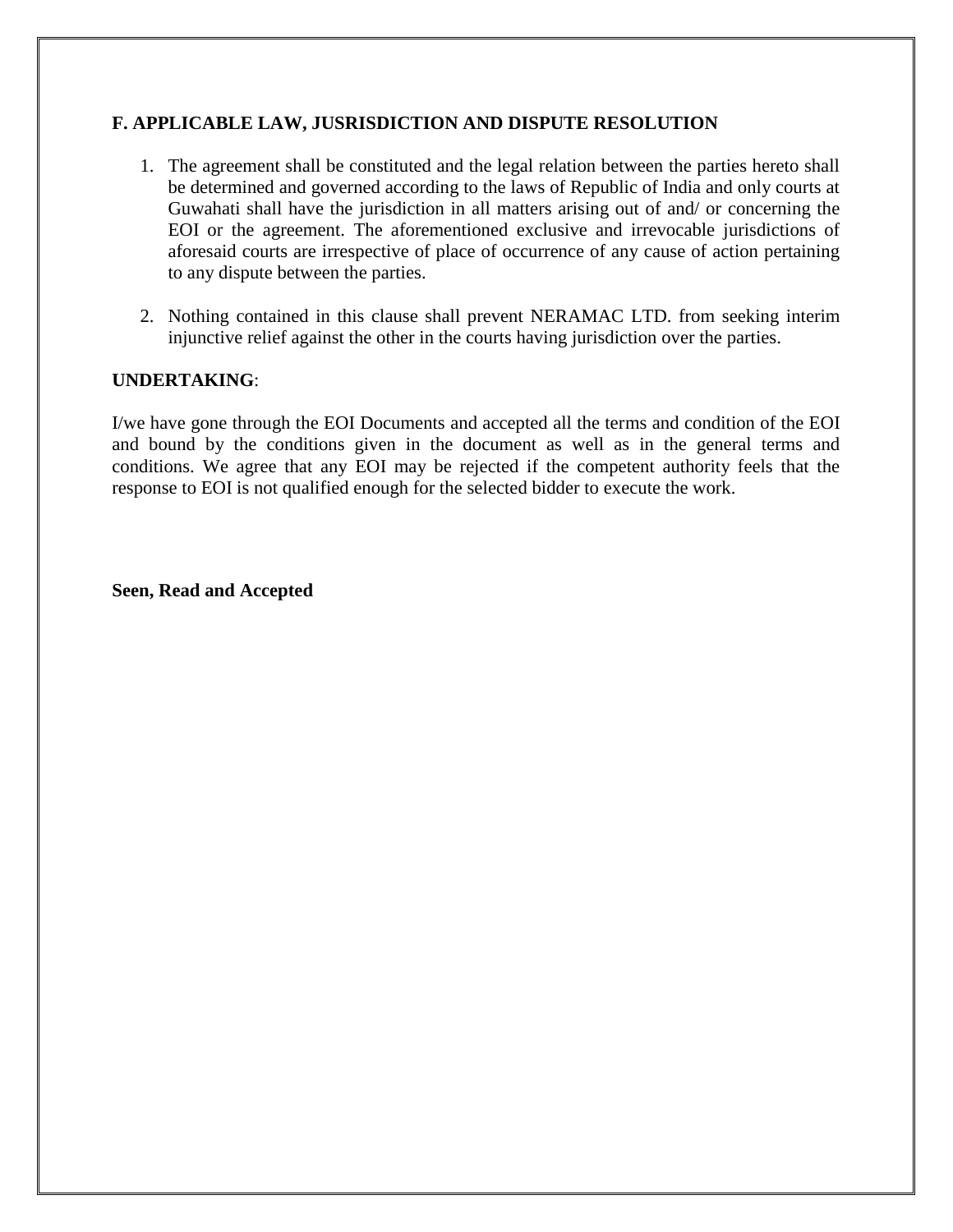# To **FORM A**

The Managing Director NERAMAC LTD. 9 Rajbari Path , G.S Road Guwahati-781005 , Assam

Subject:- EOI for setting up and running a Food Court at Khetri **"Pit Stop"** – NEDFI R&D Center , Assam

The undersigned having read and examined in detail all the EOI documents pertaining to your assignment; do hereby express the interest to do the work as specified in the document.

| $\mathbf{1}$   | Name of the Bidder                                                                                                                                                                                    |  |
|----------------|-------------------------------------------------------------------------------------------------------------------------------------------------------------------------------------------------------|--|
|                | (In Capital Letters)                                                                                                                                                                                  |  |
| $\overline{2}$ | <b>Status</b><br>(Individual/Sole Proprietorship/Registered Firm/<br>Partnership Firm/Registered Co-operative<br>Society/Company incorporated under the Companies<br>Act) (With Proof to be enclosed) |  |
| 3              | Postal Address with PIN no., E Mail & Contact No.                                                                                                                                                     |  |
| 4              | Registered Office Address with registration Number<br>in the name of the applicant or in the name of the<br>applicant company's name. (With Proof to be<br>enclosed)                                  |  |
| 5              | Details of GST Registration with TIN No( if any):<br>Copy to be enclosed                                                                                                                              |  |
| 6              | Details of Trade License , PAN Card & ADHAAR<br>Copy to be enclosed.                                                                                                                                  |  |
| 7              | <b>Bank Solvency Certificate Amount(INR)</b>                                                                                                                                                          |  |
| 8              | Volume of Business (L3Y) in Lks: ITR<br>$2020 - 21'$<br>2019-20'<br>2018-19'                                                                                                                          |  |
| 9              | Area of Operation/Locations Covered.                                                                                                                                                                  |  |
| 10             | Experience in Food & Hospitality sector<br>(If Yes, No of Years)                                                                                                                                      |  |
| 11             | <b>Manpower Strength</b><br><b>Field Force:</b><br>i.<br>ii.<br>Office Staff:                                                                                                                         |  |

We enclose herewith the following documents of ours: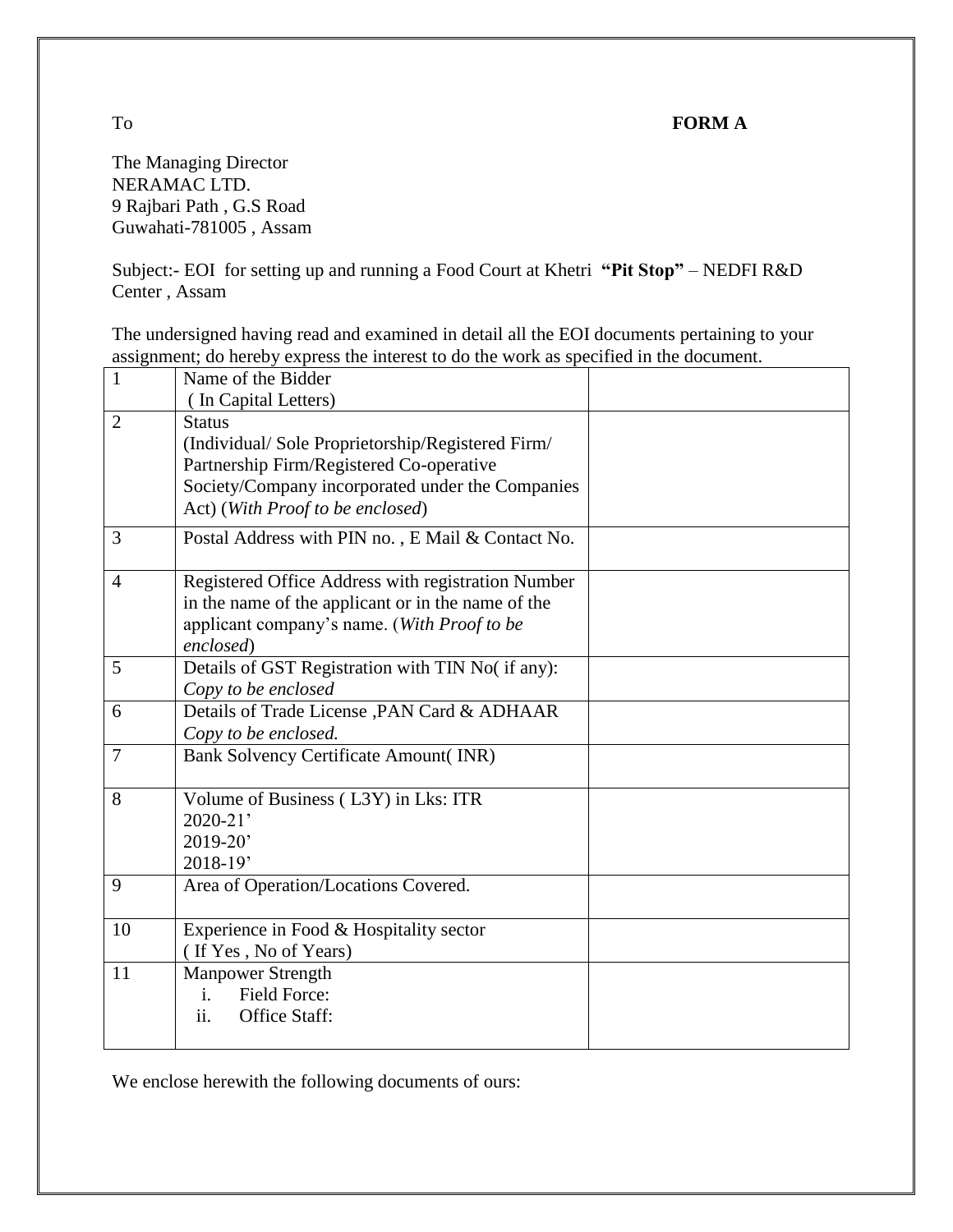- Trade License
- Self Attested copy of PAN/GST Registration/FSSAI Certificate/AADHAAR.
- Power of Attorney/Authority Letter to sign on necessary documents.
- ITR L3Y.
- Proof of financial strength (Bank Solvency Certificate)
- Caste Certificate if case applying/eligible for SC/ST deduction.

#### **Please note that Form A should be submitted on the Agency/Firm's letterhead duly sealed and signed by authorized person.**

#### **CERTIFICATE**

It is hereby confirmed that I/We are entitled to act on behalf of our company / firm / organization and empowered to sign this document as well as such other documents, which may be required in this connection. In the event of my/our failure to abide by any of the Terms and Conditions, the Security amount paid by me/us is liable for forfeiture.

Date:

(Signature of the Bidder) Along with seal/stamp

Name :

Designation: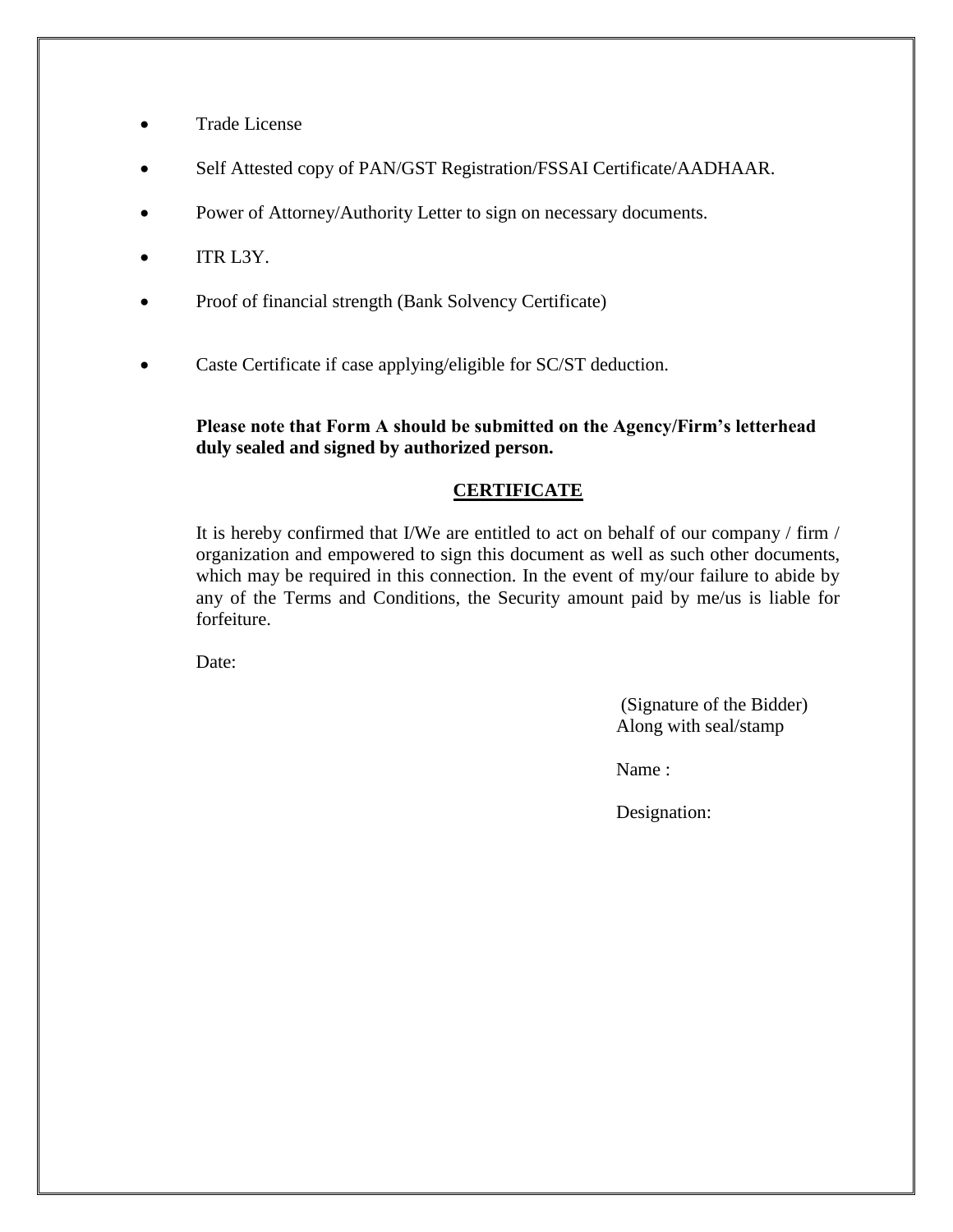## **Affidavit (Duly Notarized)**

#### **(To be given by the Bidder on a Non Judicial Stamp Paper of Rs. 10)**

I, ……………… S/o ………………………, aged about ……., Resident of ….………….. working as …………...(insert designation) of the ………………..(insert name of the bidder/consortium member if a consortium), do hereby solemnly affirm and state as follows :

- 1. I am the authorized signatory of …………..(insert name of company/ FIRM/ Agency) (hereinafter referred to as "Bidder") having its registered office at ……………………….. I am duly authorized vide Authority Letter/ Board Resolution dated …………. of the Bidder to swear and depose this Affidavit on behalf of the bidder.
- 2. I have submitted information with respect to our eligibility for taking distributorship of NERAMAC Products as per mentioned T&C.
- 3. I further state that we have the necessary manpower and all the said information submitted by us is accurate, true and correct and is based on our records available with us.
- 4. I hereby declare that if any point of time any further/ additional information regarding our financial and/or technical capabilities, or any other relevant information; we shall promptly and immediately make available such information accurately and correctly to the satisfaction of NERAMAC LTD.
- 5. I state that, we fully acknowledge and understand that furnishing of any false or misleading information by us in our Bid shall entitle us to be disqualified from the EOI process. The costs  $\&$ risks for such disqualification shall be entirely borne by us.
- 6. I state that all the terms and conditions of the EOI Document have been duly complied with.
- 7. I on behalf of \_\_\_\_\_\_\_\_\_\_\_\_\_\_\_, undertake to work as per the terms and conditions rolled out by NERAMAC LTD.
- 8. I understand that NERAMAC LTD. reserves the right to accept or reject and to cancel the EOI and reject all expression of interests at any time prior to the award of contract, without assigning any specified reasons whatsoever.

DEPONENT

#### (Name, Designation with & Seal)

#### **VERIFICATION:-**

I, the above-named deponent, do verify that the contents of paragraphs 1 to 8 of this affidavit are true and correct to my knowledge. No part of it is false and nothing material has been concealed. Verified at ………………………, on this …………………. .day of………….…….., 2020.

> DEPONENT (Name, Designation with & Seal)